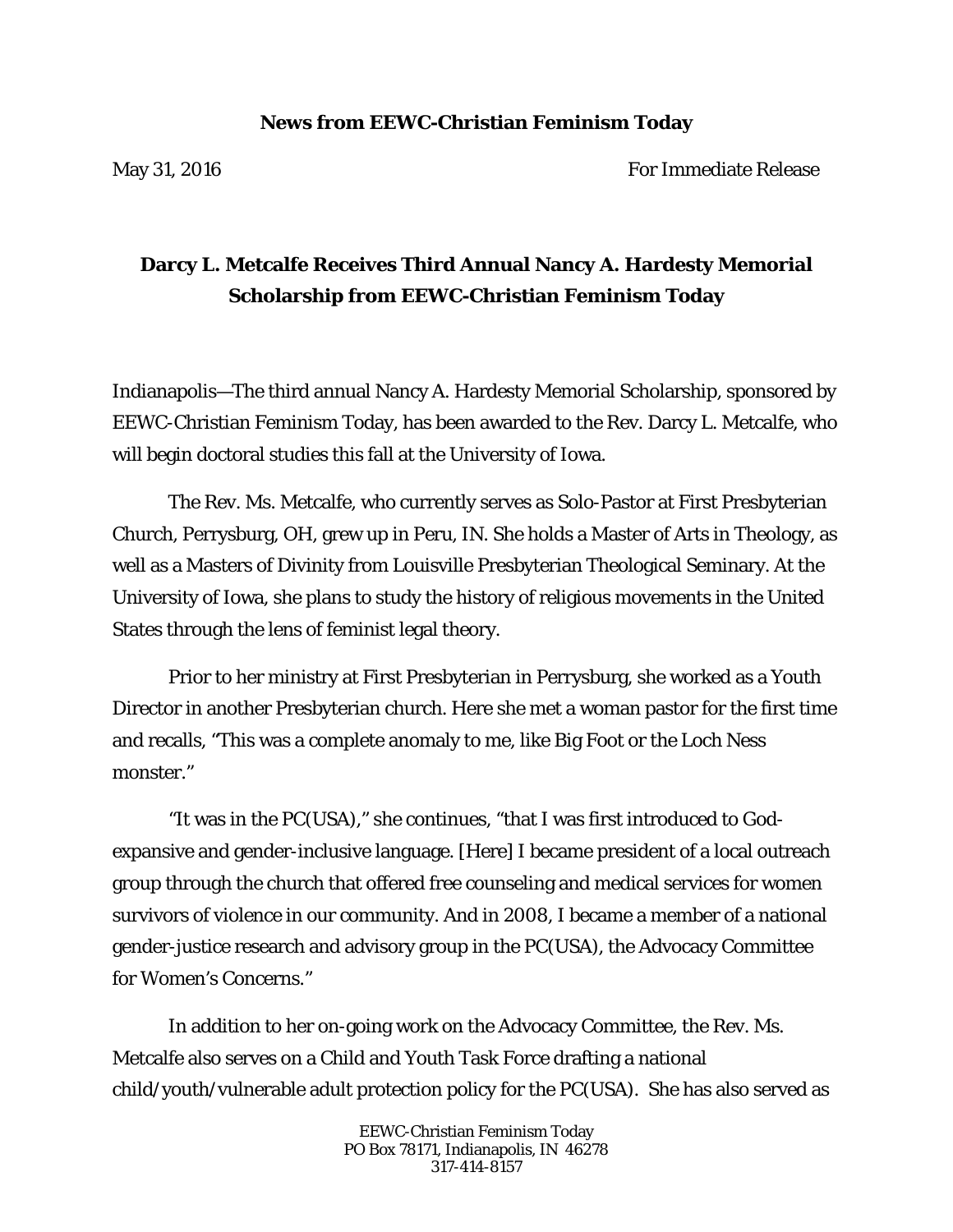an advocate with the NGO Ecumenical Women at the United Nations 59th Commission on the Status of Women, has specific interest in studying international treaties such as the Convention on the Elimination of all Forms of Discrimination Against Women (CEDAW), and advocates for national legislation efforts such as the Violence Against Women Act (VAWA) and a federal Equal Rights Amendment.

Her areas of research interest include the abuse-to-prison "pipeline" in relation to women, laws related to rape and domestic violence, and laws related to the trafficking of female persons or "prostitution." She aspires to write, as well as to mentor young women.

 "I am quite aware," she adds, "that I walk in the footsteps of many incredible, strong-hearted, fiercely brilliant women who came before me—women like Nancy A. Hardesty. My desire is to leave that same type of inspiration and spirit for the next generation of women advocates, women of faith, and women scholars."

 The Nancy A. Hardesty Memorial Scholarship is awarded to a student who aspires to exemplify the values and achievements of Nancy A. Hardesty, a founding member of the EEWC-Christian Feminism Today organization. The purpose of the \$1,000 scholarship, awarded every June, is to help a student who wants to be in a leadership role that supports and promotes Christian feminism.

Nancy A. Hardesty (1941-2011) was a founding member of the Evangelical Women's Caucus, which, over the past 43 years, has grown into EEWC-Christian Feminism Today. Until her death, Dr. Hardesty was a professor of religion in the Department of Philosophy and Religion at Clemson University, in Clemson, SC. Previously, she had taught English and writing at Trinity College in Deerfield, IL, and had worked on the editorial staffs of *Eternity* magazine and *The Christian Century.*

Ms. Hardesty's first book, co-authored with Letha Dawson Scanzoni, was *All We're Meant to Be: A Biblical Approach to Women's Liberation*. Originally published in 1974, the book has gone through several editions and has influenced countless Christian feminists from evangelicals, to mainline Protestants, to Roman Catholics. In 2006,